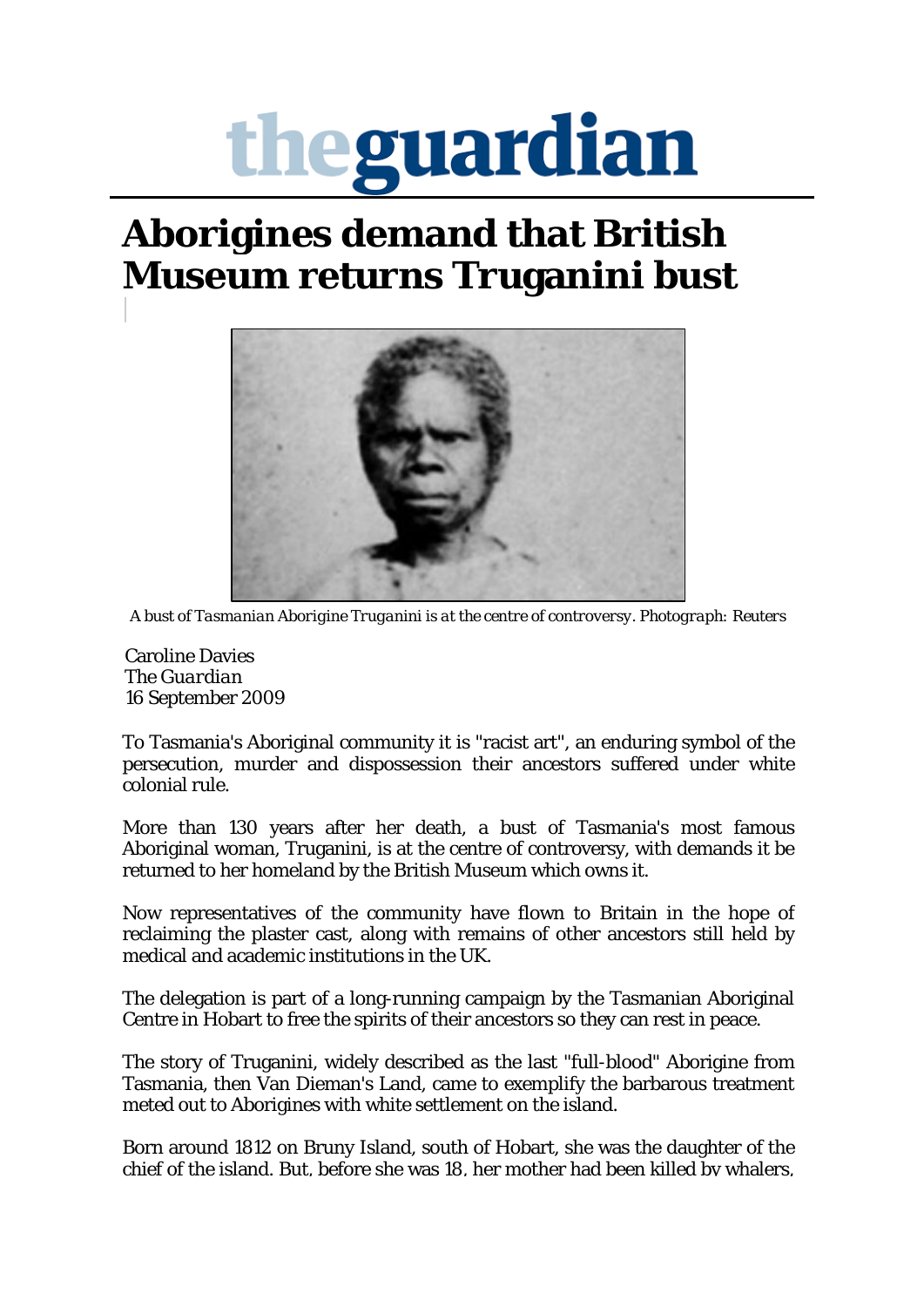her first fiance died while trying to save her from abduction, and her two sisters had been sold as slaves.

As conflict continued between settlers and the Aborigines in 1830, Truganini and her husband Chief Woureddy were moved to Flinders Island, with about 100 others. Thinking this would save her people, she persuaded many to follow, but they succumbed to influenza and other diseases.

Eventually, those remaining were moved to a settlement at Oyster Cove, where, in 1873, she was the sole survivor of her people. She died in 1876, aged around 73, in Hobart. Denying her dying wish that her ashes be scattered in the channel that separates Tasmania from mainland, she was buried, only for her skeleton to be exhumed by the Royal Society of Tasmania, and later placed on display.

Today, there are around 30 copies of the busts of her and Woureddy by English sculptor Benjamin Law in 1835, including at the British Museum, which does not have them on display.

"We are outraged that these busts have been put on display without permission in museums across the world. To our community they represent the attempts to exterminate our people," said Sara Maynard, 26, a legal field officer at the Tasmanian Aboriginal Centre, and part of the two-person delegation to Britain to retrieve them. "It's like displaying victims of the extermination of Jews as art without permission."

There is also anger that Truganini is, they claim erroneously, often described as the last "full-blood", which implies Tasmania's present Aborigines are, somehow, impure or tainted. "This is why we call it racist art," said Maynard. "We want to collect all the busts and take them home for the community to decide what to do with them."

Last month, the centre successfully stopped a Sotheby's auction of a pair of the busts in Melbourne.

In London, later this week, the delegation hopes to meet with the British Museum. The museum said yesterday it had not yet heard from them.

There are also plans to lobby the Wellcome Trust, and Oxford and Cambridge Universities, which, it is claimed, still have remains of unknown ancestors.

Aboriginal remains were dug up and taken to Britain for scientific purposes during the 19th century, and many skulls and bones, though not on display, have been used for research.

Maynard said: "They were grave-robbed. Some of them 150 years ago. And it is a tragedy that many of those ancestors have ended up in Britain."

Yesterday, remains held by the National Museum of Scotland were handed over